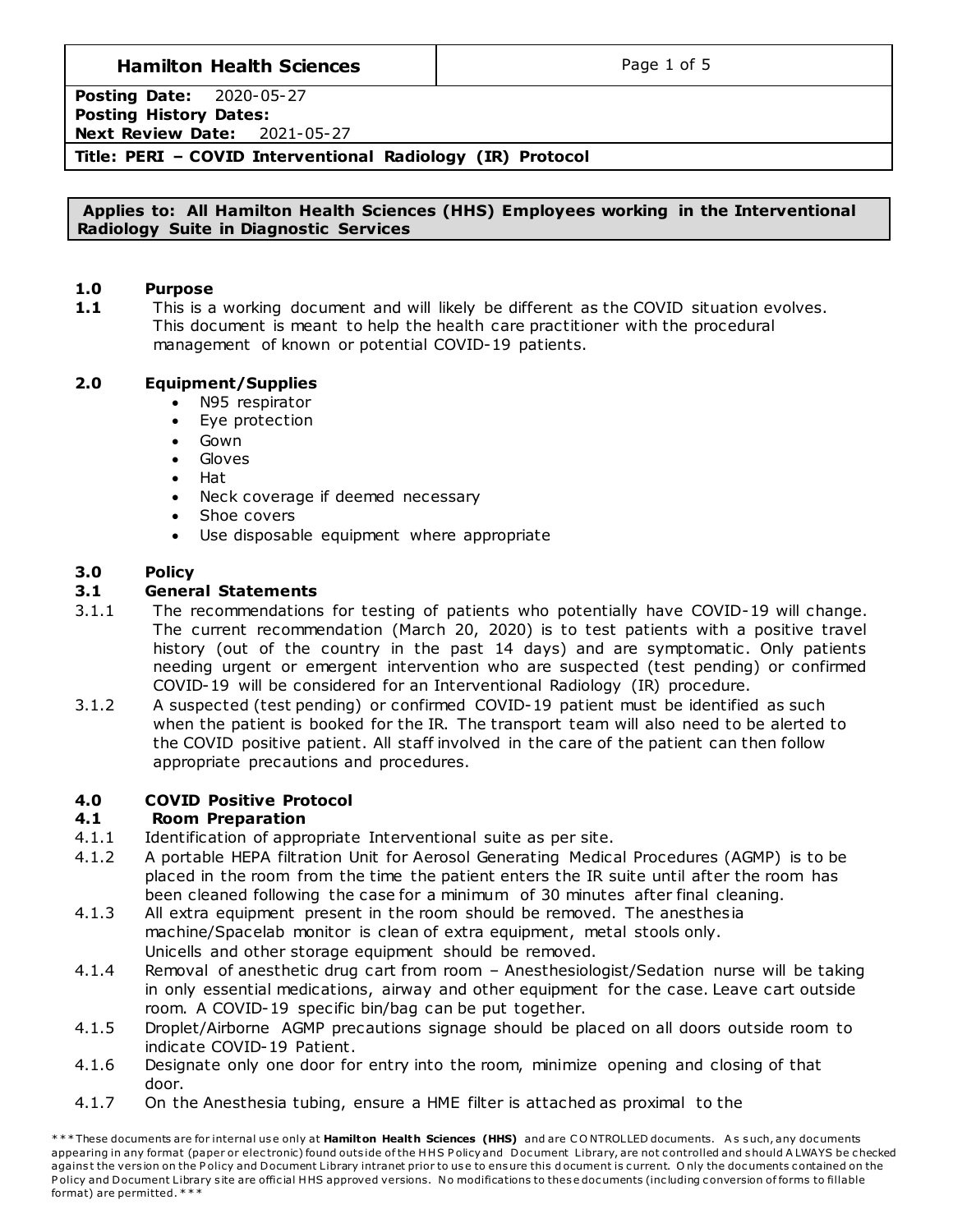### **Hamilton Health Sciences**  $\qquad$  **Page 2 of 5**

**Posting Date:** 2020-05-27 **Posting History Dates: Next Review Date:** 2021-05-27

### **Title: PERI – COVID Interventional Radiology (IR) Protocol**

endotracheal tube as possible i.e. proximal to the "Y". (This is our standard set up).

### **4.2 Team Preparation:**

- 4.2.1 Team meeting with Interventionalist, Anesthesiologist (as applicable) and RN's/RPN's/MRT's and any other staff involved in care to walk through process. This must be done prior to sending for patient in order to be ready in room for patient arrival.
- 4.2.2 Limit the number of people in the IR suite. A designated runner (nurse/MRT) will be located outside of IR suite to facilitate accessibility of supplies.
- 4.2.3 Appropriate PPE (Airborne/Droplet) for members in the IR to be available. This may change with resource availability.
	- Surgical mask (N95 for intubation and extubation as well as when manipulating the connections (e.g. disconnecting), or other airway interventions and any surgical procedures that are considered AGMPs
	- OR hat disposable
	- Beard cover if needed
	- Eye protection (face shield and lead goggles)
	- Level 3 impervious gown for AGMPs and yellow gown for droplet, sterile Level 4 for scrub team
	- Lead gown beneath PPE
	- Gloves
	- Shoe cover
- 4.2.4 Minimize to as few personnel as possible during intubation. Others to wait outside of room in full aerosol precautions.
- 4.2.5 Work in pairs paying close attention to high risk contamination areas. For example have a partner check your PPE donning and doffing.
- 4.2.6 Anyone requiring CPAP/BIPAP or any procedure which risks aerosolizing within the IR suite requires full airborne COVID precautions. Any procedures in this category should be attempted at the bedside if possible
- 4.2.7 The consent should be acquired at the bedside prior to transfer if possible.

### **4.3 Transportation to IR Suite**

4.3.1 Patient should be transported directly from location in ICU, ER or inpatient ward to the IR Suite. Do not stop in hallway or reception areas. Hospital transport policy for patients in droplet/airborne applies. IC - Transportation of Patients Within or Between Healthcare [Facilities of Who are Suspected or Confirmed COVID -19.](http://policy.hhsc.ca/Site_Published/hhsc/document_render.aspx?documentRender.IdType=6&documentRender.GenericField=&documentRender.Id=100159) The patient will wear a regular surgical mask.

### 4.3.2 **Intubated Patient**

Patients should be paralyzed prior to disconnection from circuit in order to prevent coughing. Flows should be turned off on ICU ventilator prior to disconnection of circuit so as not to aerosolize particles into the room. Endotracheal tube should be clamped and attached to the Ambu-bag using a HME filter. Once in the IR suite, clamp endotracheal tube prior to disconnecting from Ambu-bag and attach to the anesthesia circuit. (Kelly/Line Clamp is used for clamping).

<sup>\*\*\*</sup> These documents are for internal use only at Hamilton Health Sciences (HHS) and are CONTROLLED documents. As such, any documents appearing in any format (paper or electronic) found outside of the HHS Policy and Document Library, are not controlled and should A LWAYS be checked against the version on the Policy and Document Library intranet prior to use to ensure this document is current. Only the documents contained on the Policy and Document Library site are official HHS approved versions. No modifications to these documents (including conversion of forms to fillable format) are permitted. \* \* \*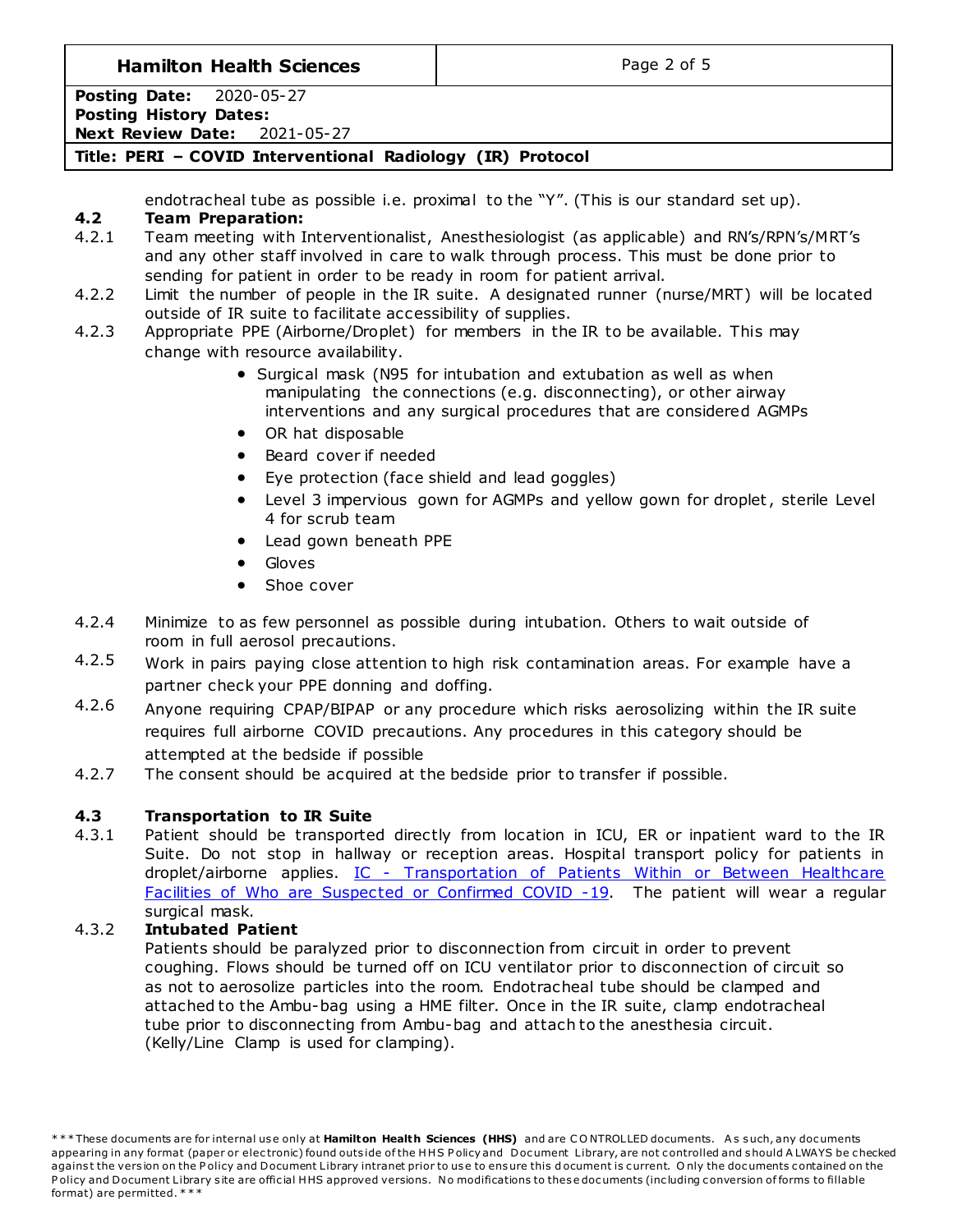## **Hamilton Health Sciences**  $\qquad$  **Page 3 of 5**

**Posting Date:** 2020-05-27 **Posting History Dates: Next Review Date:** 2021-05-27

## **Title: PERI – COVID Interventional Radiology (IR) Protocol**

### 4.3.4 **Non-Intubated Patient**

Patient should wear regular procedural mask during transportation. The procedural mask should be placed over the oxygen delivery device. The oxygen should be dry, not delivered with humidification.

Transportation route should be a low traffic route. Endeavor to clear patients and staff from route in the DI / IR hallway when able.

### **5.0 Procedural Management**

- 5.1.1 Airway management keeping with principles of COVID-19 patients. Please see Anesthesia recommendations for intubation of suspected or confirmed COVID-19 patient. PERI - [Anesthesia Recommendations for Airway Management of Patients with](http://policy.hhsc.ca/Site_Published/hhsc/document_render.aspx?documentRender.IdType=6&documentRender.GenericField=&documentRender.Id=100030)  [Suspected or Confirmed COVID](http://policy.hhsc.ca/Site_Published/hhsc/document_render.aspx?documentRender.IdType=6&documentRender.GenericField=&documentRender.Id=100030) – 19
- 5.1.2 No nebulized medications
- 5.1.3 Avoid steroids and NSAIDS use (weak evidence)
- 5.1.4 Limit the number of individuals in the room during the IR procedure
- 5.1.5 Use disposable equipment where appropriate
- 5.1.6 All personnel must wear a lead gown prior to donning PPE.
- 5.1.7 Have a person designated outside the room capable of being the runner for equipment not brought into the room during the initial team preparation
- 5.1.8 Non-essential personnel should leave the IR suite prior to extubation.
- 5.1.9 If the patient is to be extubated, this should occur in the IR suite. Every effort should be taken to limit the number of disconnections of the endotracheal tube.
- 5.1.10 Place an oxygen mask over the patient immediately following extubation and then a procedural mask over the oxygen mask.
- 5.1.11 Recovery **can be** done by a PACU nurse in the IR suite. PPE including N95 mask, hat, eye protection, gloves and gown should be worn by the recovering nurse who may be caring for the airway i.e. suctioning, handling the mask. The anesthesiologist should remain until there is no risk of needing airway intervention.
- 5.1.12 The patient **can be** transported back to the planned bed location bypassing PACU. The patient should wear a procedural mask as per the transport to the IR suite.
- 5.1.13 Intubated patients should be transported back to ICU paralyzed and apneic to prevent coughing with circuit disconnections as per the above transport.
- 5.1.14 Doffing of PPE should be done in the corner of the IR suite, greater than 6 feet away from patient following the PPE protocol currently in place. Have another team member watch to avoid contamination
- 5.1.15 Please apply Reuse/Extended Use principles for PPE doffing as applicable to the case.
- 5.1.16 Any p.r.n. supplies (which may be required urgently during a procedure should be placed in an individually sealable bag. If not used, the bag is cleaned and the equipment removed for future use.
- 5.1.17 Equipment and supplies should be confirmed and assembled by the radiologist, anesthesia and team prior to patient transfer to the room.

# **6.0 Cleaning**

### **6.1 Cleaning Room**

6.1.1 Room with the Portable HEPA filter unit running, can be cleaned by an environmental aid from CSS, wearing a fit tested N95 respirator. If this is not feasible, delay cleaning for one hour after the patient leaves the room. The procedure for the terminal clean for **viral infection** should be followed. CSS - [Droplet/Contact Precaution COVID -19 Environmental Cleaning](http://policy.hhsc.ca/Site_Published/hhsc/document_render.aspx?documentRender.IdType=6&documentRender.GenericField=&documentRender.Id=100145) 

<sup>\*\*\*</sup> These documents are for internal use only at **Hamilton Health Sciences (HHS)** and are CONTROLLED documents. As such, any documents appearing in any format (paper or electronic) found outside of the HHS Policy and Document Library, are not controlled and should A LWAYS be checked against the version on the Policy and Document Library intranet prior to use to ensure this document is current. Only the documents contained on the Policy and Document Library site are official HHS approved versions. No modifications to these documents (including conversion of forms to fillable format) are permitted. \* \* \*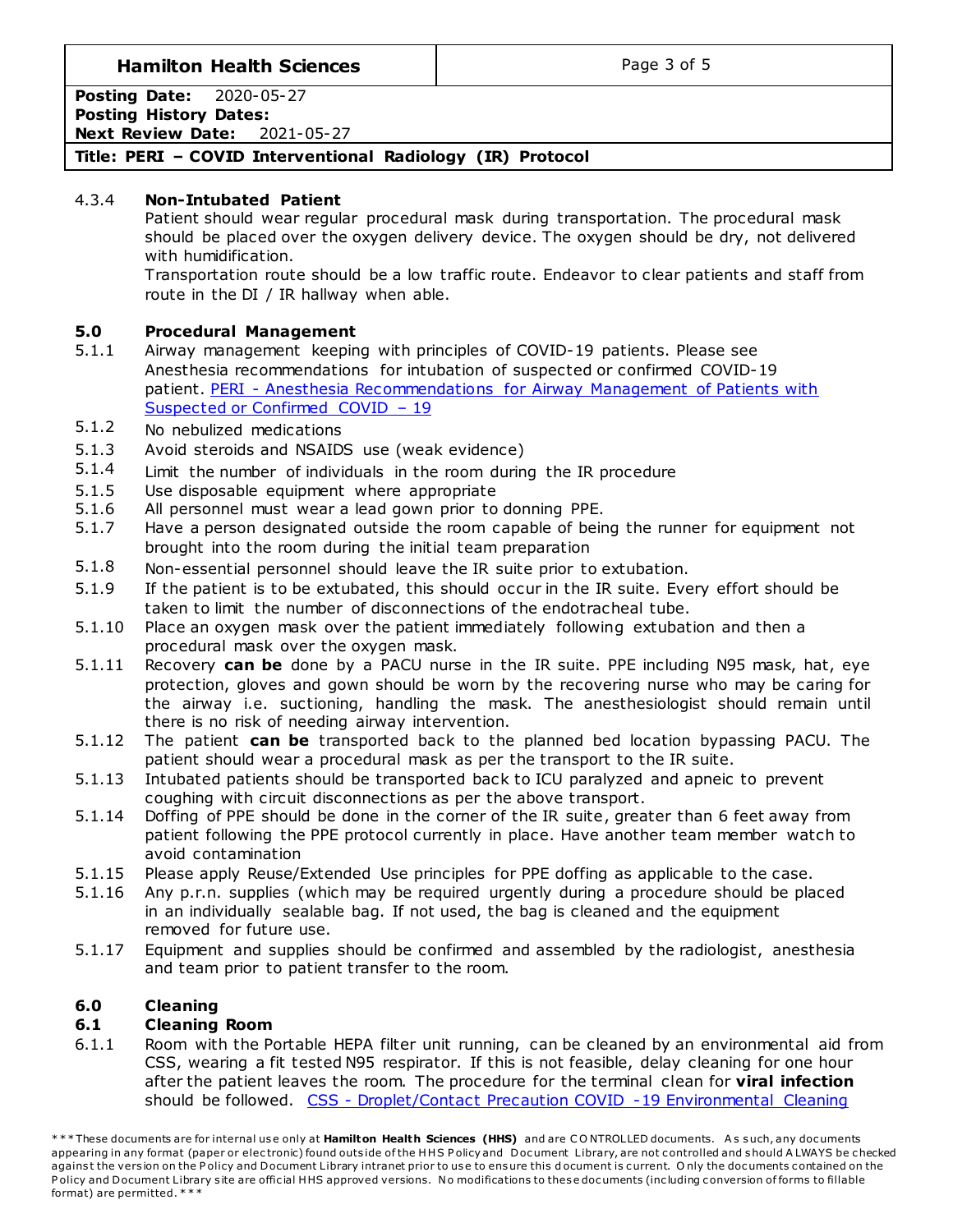# **Hamilton Health Sciences**  $\qquad$  **Page 4 of 5**

**Posting Date:** 2020-05-27 **Posting History Dates:**

**Next Review Date:** 2021-05-27

# **Title: PERI – COVID Interventional Radiology (IR) Protocol**

#### [Protocol](http://policy.hhsc.ca/Site_Published/hhsc/document_render.aspx?documentRender.IdType=6&documentRender.GenericField=&documentRender.Id=100145)

6.1.2 Any disposable supplies remaining in the room and unprotected within sealed bag/container should be discarded and not returned to clean core.

### **6.2 Cleaning of the Anesthetic Machine**

- 6.2.1 Dispose of anesthesia machine circuit and filter and bag regular garbage.
- 6.2.2 Change the sampling line.
- 6.2.3 Consider disposing of soda lime (limited evidence)
- 6.2.4 The ventilation part of the machine can be autoclaved and will be brought to MDRD according to the manufacturer cleaning protocol. Please page biomedical technology / Respiratory Therapist to remove and transfer to MDRD.
- 6.2.5 All equipment in room should be terminally cleaned as per policy. CSS Droplet/Contact [Precaution COVID -19 Environmental Cleaning Protocol](http://policy.hhsc.ca/Site_Published/hhsc/document_render.aspx?documentRender.IdType=6&documentRender.GenericField=&documentRender.Id=100145)

### **7.0 Stretchers and non-disposable Transfer Equipment**

7.1.1 Stretchers and non-disposable transfer equipment must be cleaned according to the hospital standard

CSS - [Droplet/Contact Precaution COVID -19 Environmental Cleaning Protocol](http://policy.hhsc.ca/Site_Published/hhsc/document_render.aspx?documentRender.IdType=6&documentRender.GenericField=&documentRender.Id=100145)

7.1.2 Disposable items used in procedure/transport are to be discarded in regular garbage. Reusable linens to be discarded in regular soiled linen bag.

#### **8.0 Cross References**

IC - [Transportation of Patients Within or Between Healthcare Facilities of Who are Suspected](http://policy.hhsc.ca/Site_Published/hhsc/document_render.aspx?documentRender.IdType=6&documentRender.GenericField=&documentRender.Id=100159)  [or Confirmed COVID -19.](http://policy.hhsc.ca/Site_Published/hhsc/document_render.aspx?documentRender.IdType=6&documentRender.GenericField=&documentRender.Id=100159)

CSS - [Droplet/Contact Precaution COVID -19 Environmental Cleaning Protocol](http://policy.hhsc.ca/Site_Published/hhsc/document_render.aspx?documentRender.IdType=6&documentRender.GenericField=&documentRender.Id=100145) PERI - [Anesthesia Recommendations for Airway Management of Patients with Suspected or](http://policy.hhsc.ca/Site_Published/hhsc/document_render.aspx?documentRender.IdType=6&documentRender.GenericField=&documentRender.Id=100030)  [Confirmed COVID](http://policy.hhsc.ca/Site_Published/hhsc/document_render.aspx?documentRender.IdType=6&documentRender.GenericField=&documentRender.Id=100030) – 19

### **9.0 External References**

- 1. Goh QY, Anaes M. Preparing for a COVID-19 pandemic: a review of operating room outbreak response measures in a large tertiary hospital in Singapore ´ parer pour la pande´ mie de COVID-19 : revue des moyens Se pre ´ ploye ´ s dans un bloc ope ´ ratoire d ' un grand ho ˆ . *Can J Anesth Can d'anesthésie*. doi:10.1007/s12630-020- 01620-9
- 2. Cleveland Clinic Known or suspected Covid-19 patient presenting to Operating Room or Procedural Suite – C. Pehotsky (Word document)
- 3. <https://icmanaesthesiacovid-19.org/airway-management> (accessed March 16th 2020)
- 4. COVID-19: Guidelines for infection prevention and control in health settings. Wales PH. COVID-19. 2020:1-49.
- 5. Wax RS, Christian MD. Practical recommendations for critical care and anesthesiology teams caring for novel coronavirus (2019-nCoV) patients. *Can J Anesth*. 2020.doi:10.1007/s12630-020-01591-x
- 6. Wu Z, McGoogan JM. Characteristics of and Important Lessons From the Coronavirus Disease 2019 (COVID-19) Outbreak in China: Summary of a Report of 72 314 Cases From the Chinese Center for Disease Control and Prevention. *Jama*. 2020;2019:3- 6.doi:10.1001/jama.2020.2648
- 7. Cheung JC-H, Ho LT, Cheng JV, Cham EYK, Lam KN. Staff safety during emergency airway management for COVID-19 in Hong Kong. *Lancet Respir*

<sup>\*\*\*</sup> These documents are for internal use only at Hamilton Health Sciences (HHS) and are CONTROLLED documents. As such, any documents appearing in any format (paper or electronic) found outside of the HHS Policy and Document Library, are not controlled and should A LWAYS be checked against the version on the Policy and Document Library intranet prior to use to ensure this document is current. Only the documents contained on the Policy and Document Library site are official HHS approved versions. No modifications to these documents (including conversion of forms to fillable format) are permitted. \* \* \*